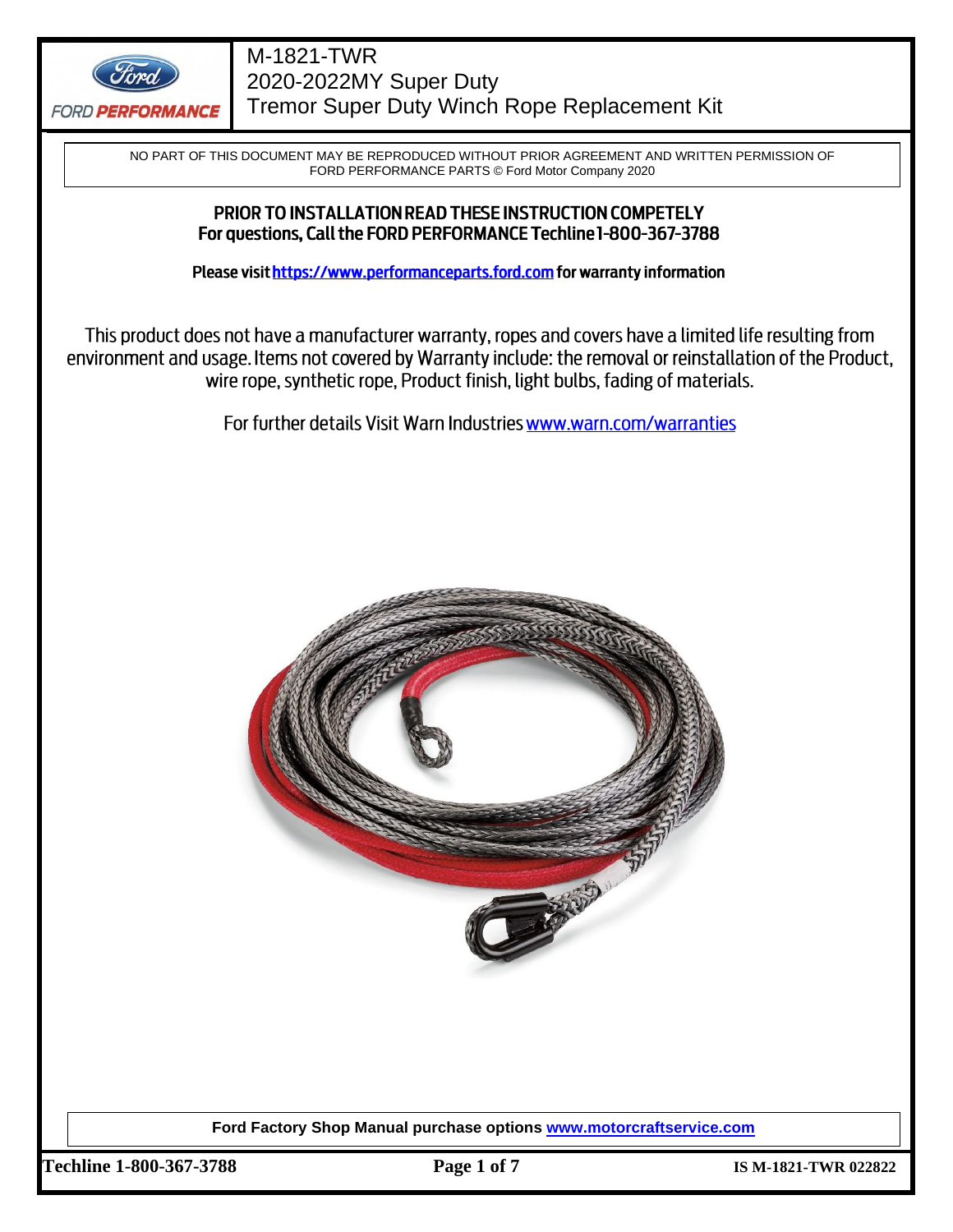

NO PART OF THIS DOCUMENT MAY BE REPRODUCED WITHOUT PRIOR AGREEMENT AND WRITTEN PERMISSION OF FORD PERFORMANCE PARTS © Ford Motor Company 2020

## **Kit contents:**

| <b>Description</b>                          | <b>Quantity</b> |
|---------------------------------------------|-----------------|
| Tremor Super Duty Sythetic Replacement Rope |                 |
| <b>Abrasion Sleeve</b>                      |                 |
| <b>Button Head Bolt</b>                     |                 |

## **Special Tool(s) / General Equipment**



**Ford Factory Shop Manual purchase options [www.motorcraftservice.com](http://www.motorcraftservice.com/)**

**Techline 1-800-367-3788 Page 2 of 7 IS M-1821-TWR 022822**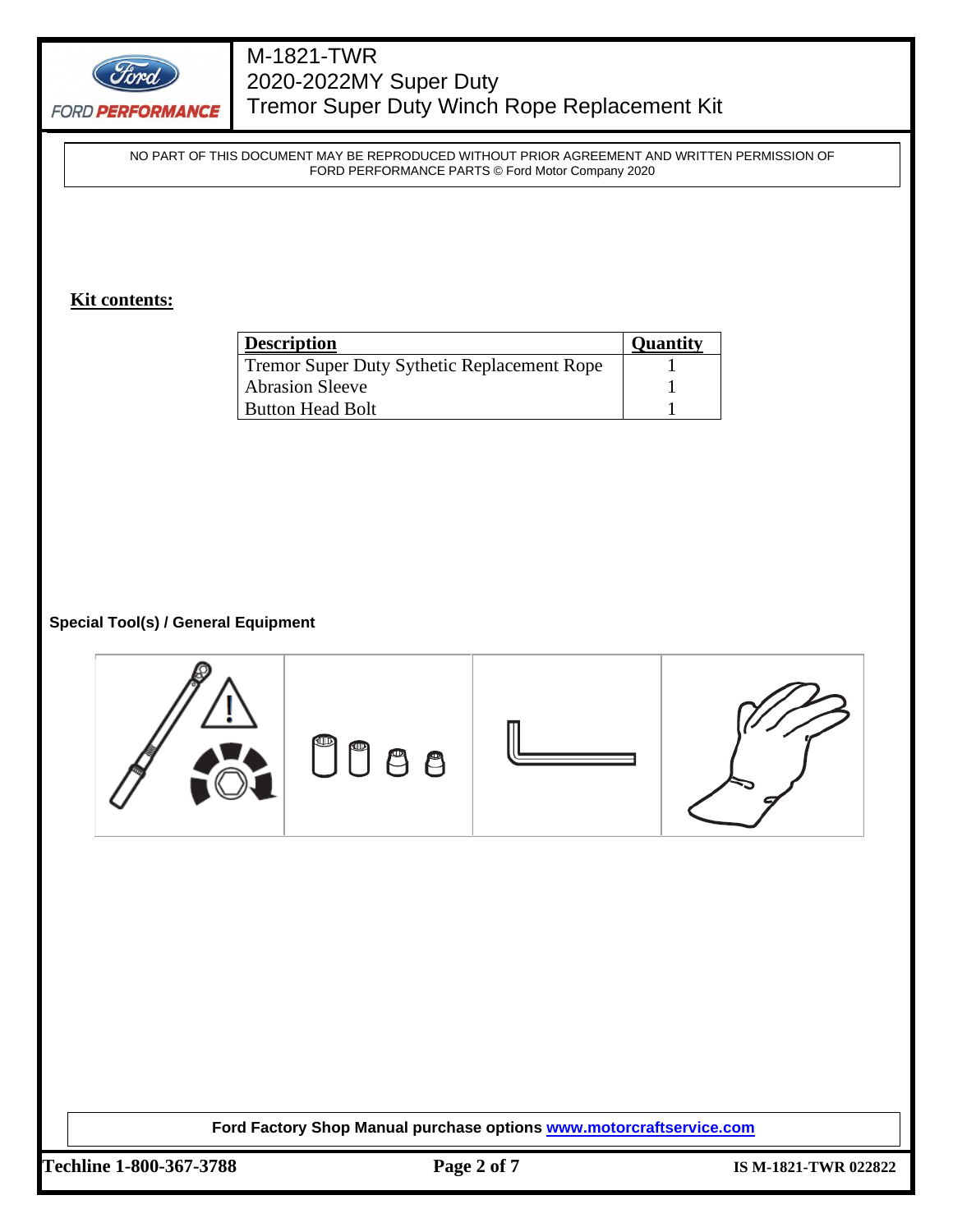

NO PART OF THIS DOCUMENT MAY BE REPRODUCED WITHOUT PRIOR AGREEMENT AND WRITTEN PERMISSION OF FORD PERFORMANCE PARTS © Ford Motor Company 2020

#### **Removal**

**THE FOLLOWING STEPS ARE VERY IMPORTANT AND IF NOT PRECISELY FOLLOWED THE LIFE OF THE WINCH AND WINCH ROPE MAY BE COMPROMISED.**

**WARNING: Always wear heavy leather gloves when handling winch rope.** 

- 1. Disconnect the negative cable from the battery that is used to power the winch.
- 2. Disengage the clutch.
- 3. Remove the fairlead.



4. Using gloves, freespool winch rope off drum.

*NOTE: For ease of removal, ensure there is no tension on the winch rope prior to attempting removal.*

5. Remove the button head fastener and rope washer securing winch rope. Remove winch rope completely and discard.

**Ford Factory Shop Manual purchase options [www.motorcraftservice.com](http://www.motorcraftservice.com/)**

**Techline 1-800-367-3788 Page 3 of 7 IS M-1821-TWR 022822**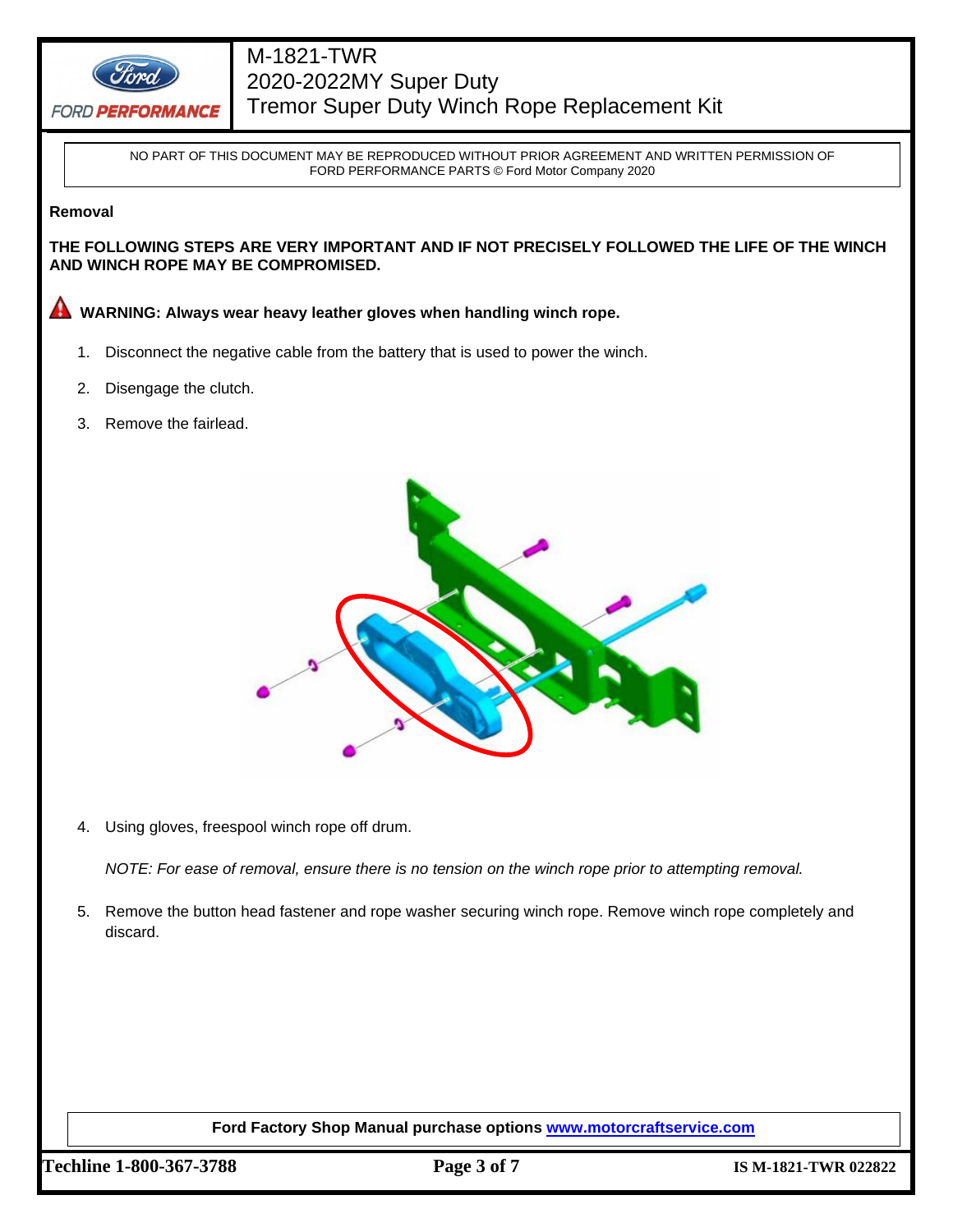

**FORD PERFORMANCE** 

# M-1821-TWR 2020-2022MY Super Duty Tremor Super Duty Winch Rope Replacement Kit

NO PART OF THIS DOCUMENT MAY BE REPRODUCED WITHOUT PRIOR AGREEMENT AND WRITTEN PERMISSION OF FORD PERFORMANCE PARTS © Ford Motor Company 2020

## **Installation**

**THE FOLLOWING STEPS ARE VERY IMPORTANT AND IF NOT PRECISELY FOLLOWED THE LIFE OF THE WINCH AND WINCH ROPE MAY BE COMPROMISED.**

**WARNING: MOVING PARTS ENTAGLEMENT HAZARD. Failure to observe these instructions could lead to serious injury or death.**

**WARNING: Aways position fairlead with warning readily visible on top.** 

**WARNING: Always wear heavy leather gloves when handling winch rope.** 

**WARNING: Always replace the WARN fairlead if damaged or abused.**

**WARNING: Always keep hands clear of winch rope, hook loop, hook and fairlead opening during installation, operation, and when spooling in or out.**

1. Disconnect the negative cable from the battery that is used to power the winch.

**WARNING: Never bend rope around unprotected, sharp corners.**

**WARNING: Never use rope over a rough surface without abrasion protection.** 

- 2. Slide the black abrasion sleeve over the rope from the end opposite of the hook. Slide the sleeve towards the hook end of the rope.
- 3. Insert the synthetic rope through the fairlead and around the winch drum from the top.
- 4. Apply Loctite 271 or equivalent product to the supplied  $\frac{1}{4}$  -20 x  $\frac{1}{2}$ " long button head fastener.
- 5. Insert the button head fastener supplied and the machined rope washer. Before tightening the bolt, install the rope eyelet on the machined rope washer. Tighten the  $\frac{1}{4}$ -20 button head bolt to 8 ft. lbs.
- 6. Reconnect negative cable to the battery that is used to power the winch.

**WARNING: Always wind the winch rope on top of drum. Super Duty application only.**

**WARNING: Never operate winch with less than 10 wraps of winch rope around the drum. Rope could come loose from the drum, as the winch rope attachment to the drum is not designed to hold a load.**

**WARNING: Never touch winch rope or hook while someone else is at the control switch or during winching operation.**

- 7. Turn the clutch lever on the winchto the "Engaged" position.
- 8. Power in and wind 10 wraps of winch rope onto the drum while applying tension on the winch rope.

Proceed to the 'Rope Spooling Instructions' section.

**Ford Factory Shop Manual purchase options [www.motorcraftservice.com](http://www.motorcraftservice.com/)**

**Techline 1-800-367-3788 Page 4 of 7 IS M-1821-TWR 022822**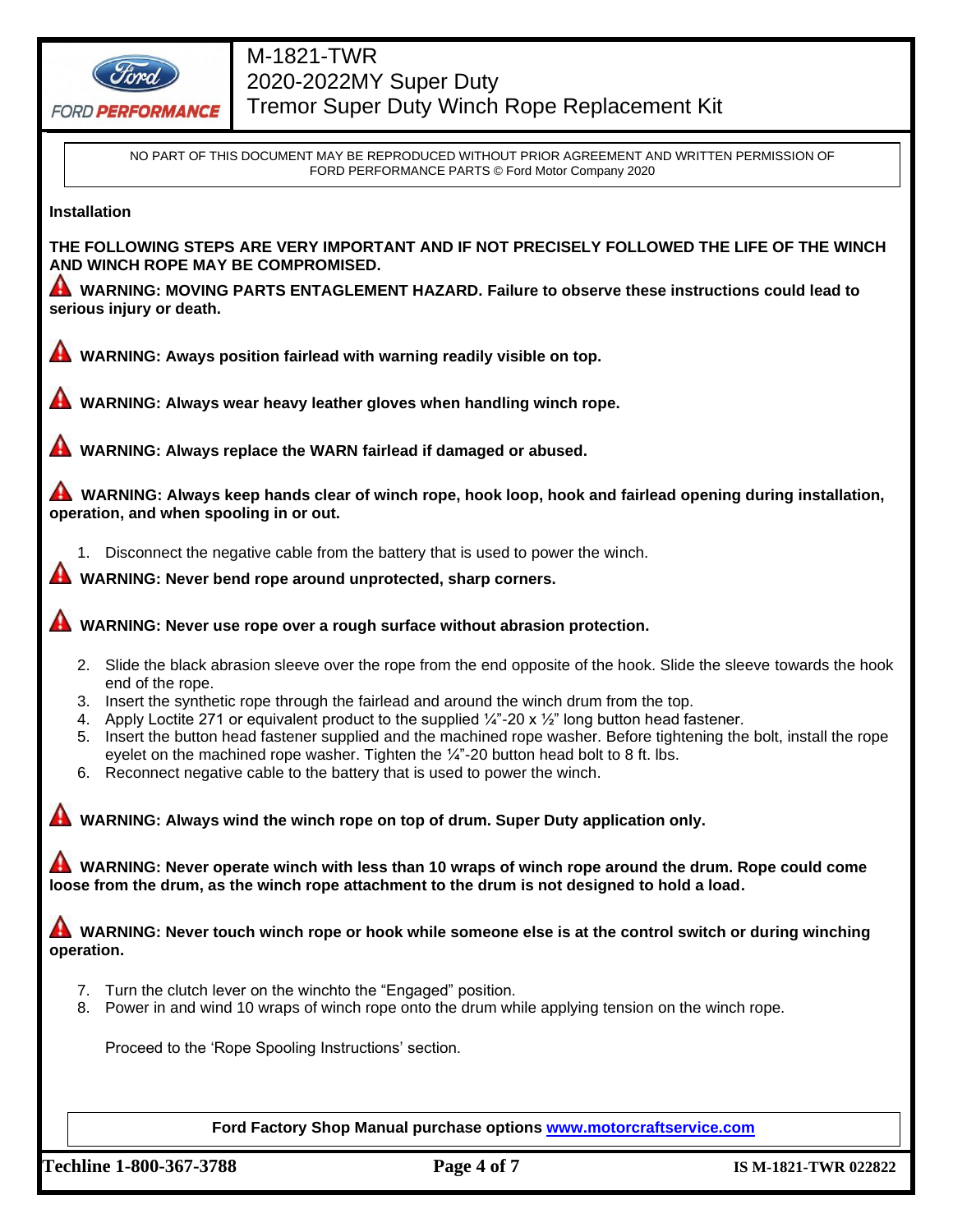

**FORD PERFORMANCE** 

# M-1821-TWR 2020-2022MY Super Duty Tremor Super Duty Winch Rope Replacement Kit

NO PART OF THIS DOCUMENT MAY BE REPRODUCED WITHOUT PRIOR AGREEMENT AND WRITTEN PERMISSION OF FORD PERFORMANCE PARTS © Ford Motor Company 2020

#### **Rope Spooling Instructions**

**THE FOLLOWING STEPS ARE VERY IMPORTANT AND IF NOT PRECISELY FOLLOWED THE LIFE OF THE WINCH AND WINCH ROPE MAY BE COMPROMISED.**

**WARNING: Always keep hands clear of winch rope, hook loop, hook and fairlead opening during installation, operation, and when spooling in or out.**

**WARNING: Never operate winch with less than 10 wraps of winch rope around the drum. Rope could come loose from the drum, as the winch rope attachment to the drum is not designed to hold a load.**

WARNING: Never touch winch rope or hook while someone else is at the control switch or during winching **operation.**

**WARNING: Always wear heavy leather gloves when handling winch rope.** 

**WARNING: Always wind the winch rope on top of drum. Super Duty application only.** 

- 1. It is now necessary to spool the remaining rope onto the winch drum. Choose a FLAT AND LEVEL location that is large enough to run out the entire length of rope.
- 2. Ensure the rope is completely spooled out except for atleast 10 wraps on the drum. Then turn the clutch lever on the winch to the "Engaged" position.

## **WARNING: Always use supplied hook strap whenever spooling winch rope in our out, during installation and during operation.**

- 3. Attach the hook end of the rope to a suitable anchor point and back the vehicle away from the anchor point leacing approximately 6 ft. (2m) of slack rope lying on the ground. Before getting out of the vehicle, set the parking brake, place the vehicle in gear or park and turn the vehicle off.
- 4. Connect the remote control to the winch. Standing approximately 8 ft. (2.5m) away from the winch, power-in the winch until all of the slack is wound onto the winch drum. **WARNING! Always wind the winch rope on the top of the drum. Super Duty application only.** Disconnect the remote control from the winch. Hold tension on the rope with one hand; carefully push the rope to the side of the drum the rope is attached to so there are no gaps between each coil of the drum. Be sure to check that the rope is winding off of the top of the drum, not the bottom, or the automatic load holding brake will not function properly. (If the rope is winding off the bottom you have powered the winch "out" instead of "in" on the remote control)
- 5. If there is still rope laying on the ground, back the vehicle away until the rope is off of the ground.

**WARNING: Never touch winch rope or hook while someone else is at the control switch or during winching operation.**

**WARNING: Never touch winch rope or hook while under tension or under load.** 

**Ford Factory Shop Manual purchase options [www.motorcraftservice.com](http://www.motorcraftservice.com/)**

**Techline 1-800-367-3788 Page 5 of 7 IS M-1821-TWR 022822**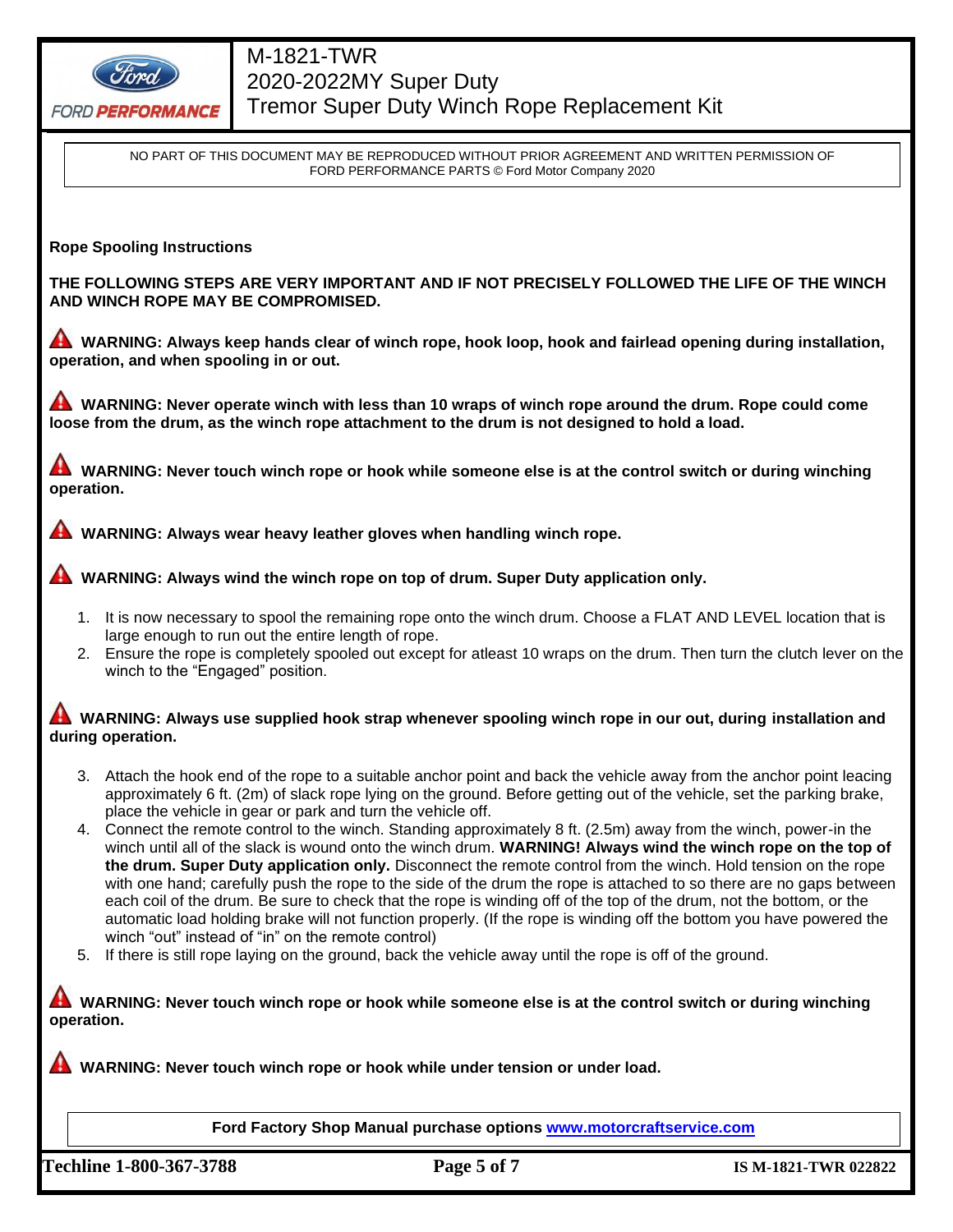

NO PART OF THIS DOCUMENT MAY BE REPRODUCED WITHOUT PRIOR AGREEMENT AND WRITTEN PERMISSION OF FORD PERFORMANCE PARTS © Ford Motor Company 2020

# WARNING: Always stay clear of winch rope and load and keep others away while winching.

- 6. The following steps should be done using two people for proper safety. If you attempt to tension your rope alone be sure to always engage the parking brake, place the transmission in gear and turn the vehicle off every time you exit the vehicle to inspect the winch rope. Never exit the vehicle with a load on the winch rope.
- 7. Use care to evenly wrap each layer to prevent damage to the rope. Tensioning the rope is critical to ensure a long product life. Tensioning the rope prevents the rope from sinking into the lower layers under load.
- 8. Pass the remote control through the driver's window for the driver of the vehicle to operate. Instruct your assistant to stand to the side of the vehicle and away from the winch rope. Your assistant should signal you if the rope is winding correctly by watching it move across the fairleadas the rope is powered in. Start the vehicle and place the transmission in neutral. Release the parking brake while applying moderate brake pedal pressure. Power the winch remote in. After winching in for approximately 6 ft. (2 m), stop winching. Slowly let up off of the brake pedal and then apply the parking brake. This will ensure that there is no load on the winch rope. Then place the transmission in park or gear and turn the vehicle off. Exit the vehicle and inspect the winch rope is being evenly wound onto the winch drum and not sinking into the lower layer. If the rope is sinking, power the rope out and repeat this step from the beginning with more brake pedal pressure.
- 9. Once you are convinced the rope is winding on the winch properely, repeat step 6 until the vehicle is within 6 ft.  $(2 \text{ m})$ of the winch anchor. Once within 6 ft. (2 m), slowly let up off of the brake pedal and then apply the parking brake. This will ensure that there is no load on the winch rope. Then place the transmission in park or in gear and turn the vehicle off. Exit the vehicle and inspect the winch rope is being evenly wound onto the winch drum. Disconnect the hook from the anchor. While holding onto the supplied hook strap, hold tension on the winch rope and slowly power in the winch by "pulsing" the power-in on the remote control until the hook is within 3 ft. (1 m) of the fairlead. Stop winching in and attach the hook to a suitable anchor point on the vehicle. DO NOT POWER THE HOOK INTO THE FAIRLEAD. This would cause irreparable damage to the fairlead. Once the hook is suitably attached to the vehicle, power in the remaining slack in the winch rope by "pulsing" the power-in on the remote until there is minimal slack in the winch rope.

#### **Ford Factory Shop Manual purchase options [www.motorcraftservice.com](http://www.motorcraftservice.com/)**

**Techline 1-800-367-3788 Page 6 of 7 IS M-1821-TWR 022822**